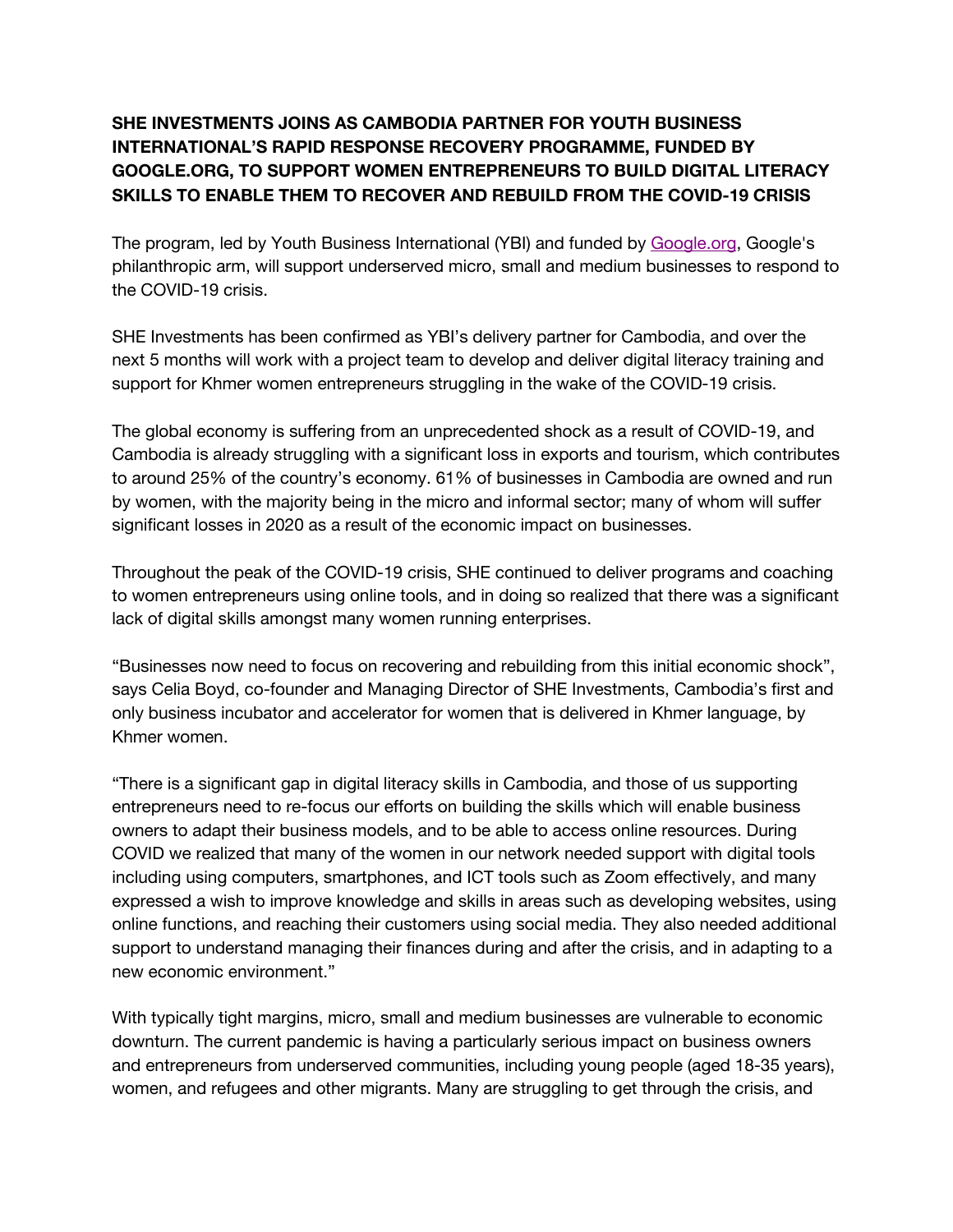SHE and YBI, with support from Google.org, intend to build the digital skills of women entrepreneurs in Cambodia to help them rebuild their businesses.

SHE's Digital Literacy program will be delivered in 2 parts:

- 1) An intensive Digital Literacy Skills training program for 40 selected women with MSMEs affected by COVID-19. This program will be delivered for 2 cohorts (20 women each), over 5 days (1 day every 2 weeks), focusing on a range of topics including Crisis Management, Social Media, Financial Management and Forecasting, Using Smartphones Effectively, and Online search Tools such as Google, free website builders, etc. Participants in this selected program will also receive a free laptop from KOOMPI, Cambodia's first locally designed and made laptop.
- 2) Video tutorials which will be made publicly available, on a range of Digital Literacy topics, designed to help entrepreneurs across Cambodia improve skills in areas such as social media. All videos will be in Khmer language, and developed with a team of local experts.

SHE is excited to build a project team consisting of Khmer entrepreneurs, several of which are SHE graduates themselves, and most of whom are female. The team includes KOOMPI as the provider of laptops for program participants; Sokneang Nodzak (founder and CEO of Kokopon), Sotheavy AT (founder of "Think Plastic" and "Stay Home", and social media expert in Cambodia), and 606 Media, a female-founded team of video producers, along with the SHE Investments team. Google employees will also volunteer time to share knowledge and expertise, helping business owners.

"We are particularly excited about the opportunity to engage other enterprises in this project, as a way of driving further revenue and collaboration into Cambodia's economy during this time", said Ms. Boyd.

"SHE is as committed to supporting women entrepreneurs in Cambodia now as we ever have been, and we are excited to be a part of YBI's Rapid Response and Recovery Program funded by Google.org."

Applications for the intensive Digital Literacy Training Program, beginning mid-July 2020, were launched on Friday 12<sup>th</sup> June. Applications are open until June  $24<sup>th</sup>$ , and women who have been running businesses for more than 6 months (pre-COVID) and who have been impacted by COVID-19 can apply here:

https://ee.kobotoolbox.org/x/T1p03csV?fbclid=IwAR15oa6NTdo8Z6QAbZpvTx8kR0eATJCJR RkyM8jXUVv3mMJ69Mix7N5Jy3I

**Anita Tiessen, CEO of Youth Business International, said:**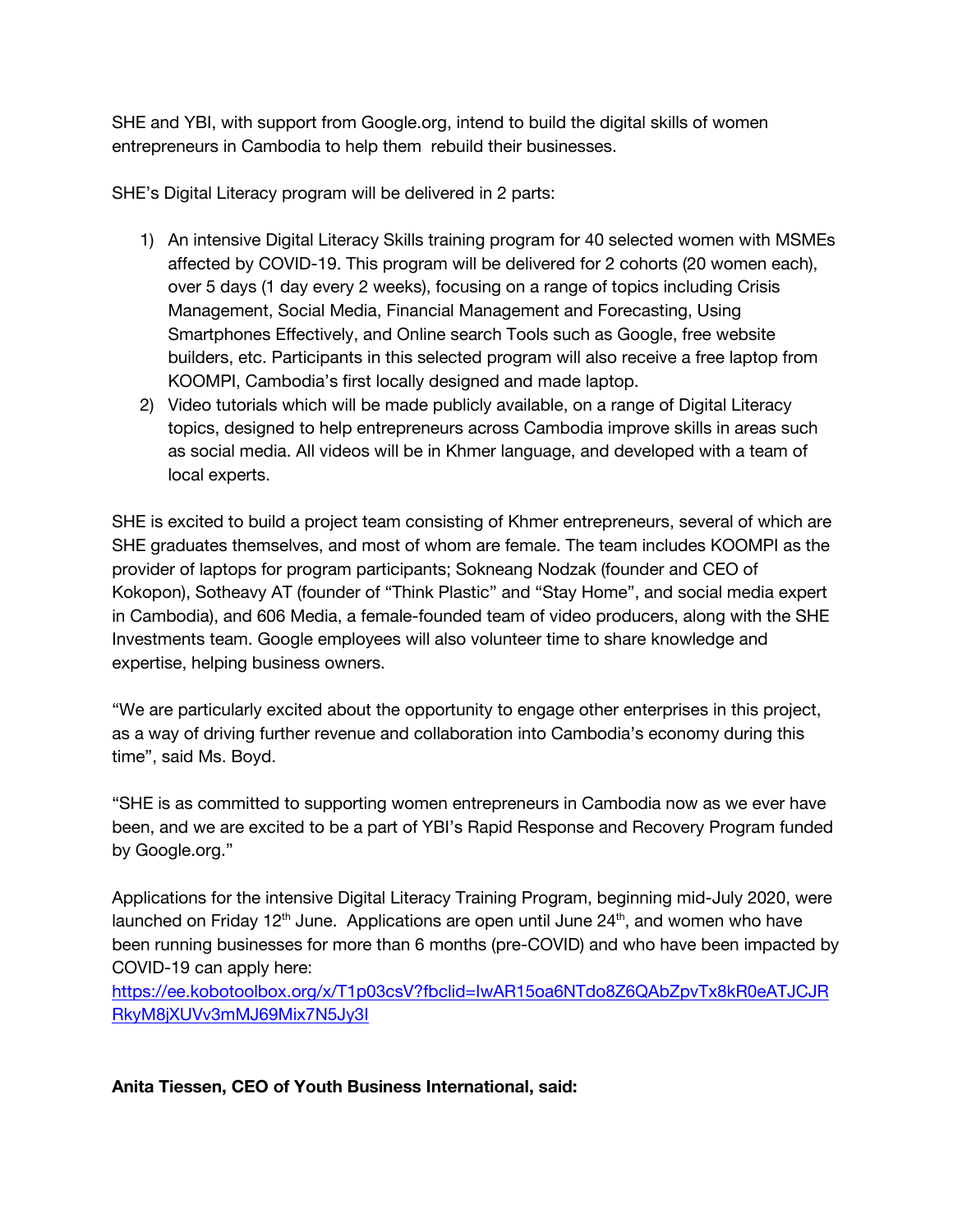"The world is changing dramatically from day to day and I feel deeply for business owners everywhere, especially those running smaller businesses and are from underserved communities, who are often least able to bear the economic shocks of this crisis.

"In the face of these challenges, I have been incredibly inspired by the quick response of our network to support business owners around the world. YBI, with Google.org's new funding commitment, will help us sustain and extend this support throughout 2020, ensuring more than 200,000 businesses can get the advice they need right now to navigate this crisis."

### **Rowan Barnett, Head of Google.org, EMEA & APAC, said:**

"The coronavirus outbreak is taking a devastating toll on lives and communities, and small businesses are facing unprecedented challenges as they struggle to stay afloat. With this grant to Youth Business International, alongside a series of Google initiatives and products, we hope to help some of the most vulnerable small businesses find a way through the crisis."

## **NOTES TO EDITORS**

#### **SHE Investments**

SHE support women micro-small entrepreneurs to scale their businesses through Cambodia's first and only gender-focused and culturally tailored business incubator and accelerator programs. SHE provides training, mentoring, coaching, and financing opportunities for women running micro-small enterprises in Phnom Penh, Siem Reap, Battambang and other provinces across the country.

Visit www.sheinvestments.com or email admin@sheinvestments.com to learn more.

## **Youth Business International (YBI)**

YBI is a global network of expert organisations in over 50 countries supporting underserved young people to turn their ideas into successful businesses, creating jobs and strengthening communities. Our vision is a world where youth entrepreneurship is recognised for driving sustainable economic development and all young people who want to set up a business can fulfil their potential. We connect our members to share expertise and collaborate on solutions to common challenges. Visit www.youthbusiness.org.

## **Google.org**

Google.org, Google's philanthropic arm, supports nonprofits that address humanitarian issues and apply scalable, data-driven innovation to solving the world's biggest challenges. We